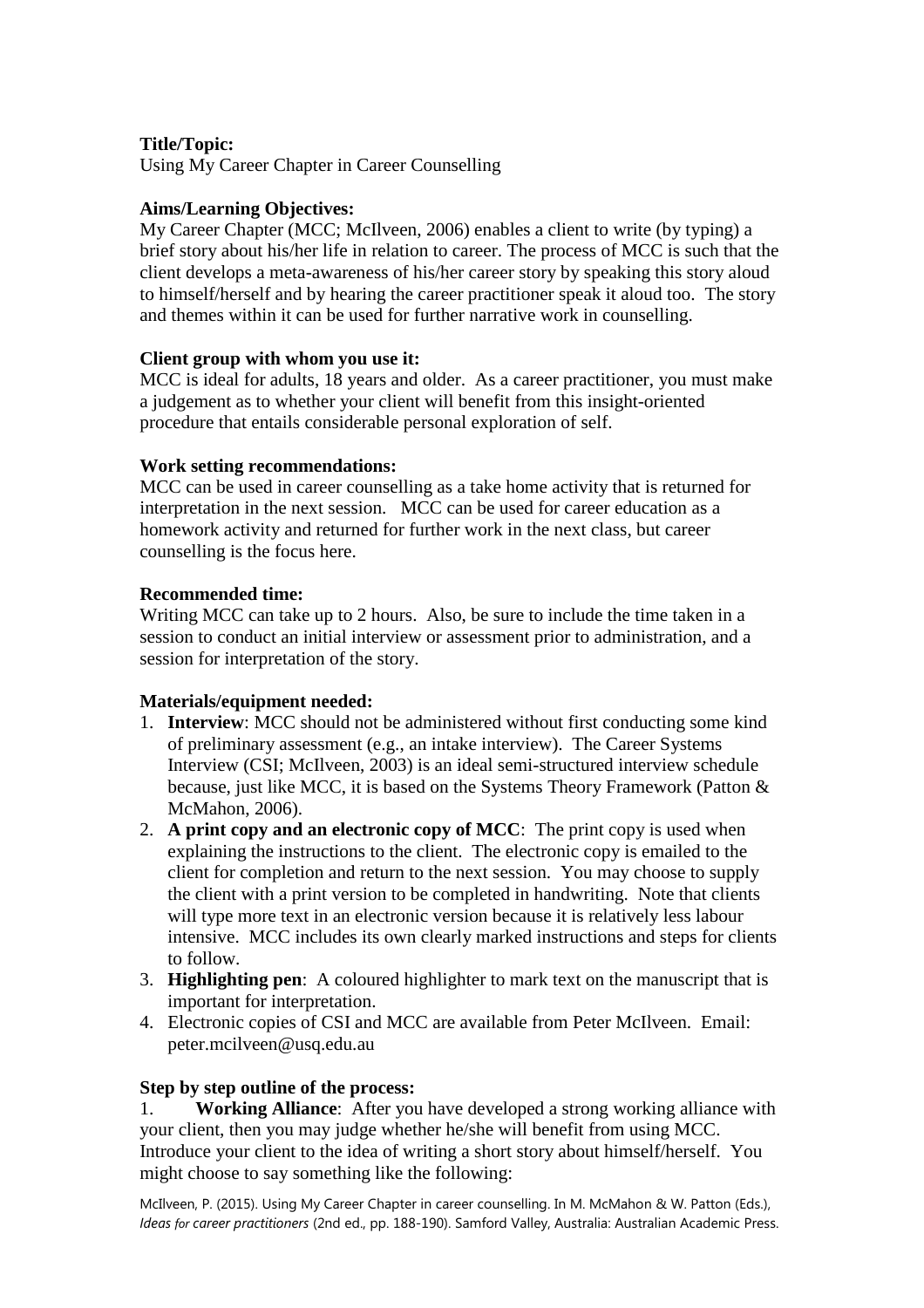"I'm about to show you a tool that will help you write a short story about yourself. By writing this mini-autobiography, you and I will be able to further explore any themes that seem important to your career. Knowing these themes will help us to decide what next steps to take in your career assessment. Are you ok with the idea of writing about yourself?

Be sure to use inclusive, collaborative talk with words such as "we" and "us", to emphasise that the process is one of co-construction [\(cf. Savickas, 2012\)](#page-3-2).

2. **Tangible Orientation**: Casually flick through the pages of MCC and say: "I will be sending you an electronic copy of this document, My Career Chapter. Well, actually, it's *your* career chapter. This is where you write your manuscript. After you've written it, please email it back to me so that I can read it in our next session. [Pointing at the empty lines] See, in the electronic version, you type into these empty spaces and progressively the manuscript develops. Some spaces you will fill quite easily with lots of text because you will have a lot to say, others will be short and sweet, and some you may write little at all. That's ok. When you and I work through it together we can talk about the story as a whole."

3. **Process Orientation**: Now, work through each step in the manuscript proforma explaining to the client what needs to be done:

"The manuscript follows a series of steps. See here [pointing to the instructions for Step 1], each step has instructions at the top of the page. For Step 1, you do some very simple warm up questions. These are just to orient your mind to the task."

"Now, for Step 2. Look at this diagram [pointing to the STF diagram]. When we think about career we think about all of the influences that go to make up the amazing systems that create your career. Here in the middle is you. We've talked about your interests and values and what you're good at. But, have a look here [pointing to the interpersonal]. We know that your career involves other people, and we know it involves other groups. All of those are shown here. Now, look here [point to the societal and environmental]. You might think that some of these things don't have much to do with your career at the moment, but, in some indirect ways, they just might. All of these influences are part of your career story, part of your career autobiography. Writing about their potential influence is a good way to expand your mind and understand the big picture of your career."

"Step 3 is a bit different; there is no writing. This matrix of influences [pointing at the matrix] relates to the diagram we just looked at. See the top line where we have some of those influences outside of you, and down the side we have some of those influences inside of you. In this task, you are to rate how each influence is compatible with one another. The instructions tell you how to rate them positively or negatively with one another."

"Step 4 is the manuscript writing proper. You will see all of the influences that appeared in the diagram. See how each sentence has been started for you. Your job is to complete the sentence. Type as much as you like. There is a past, present, and future sentence for each influence. Also, there are two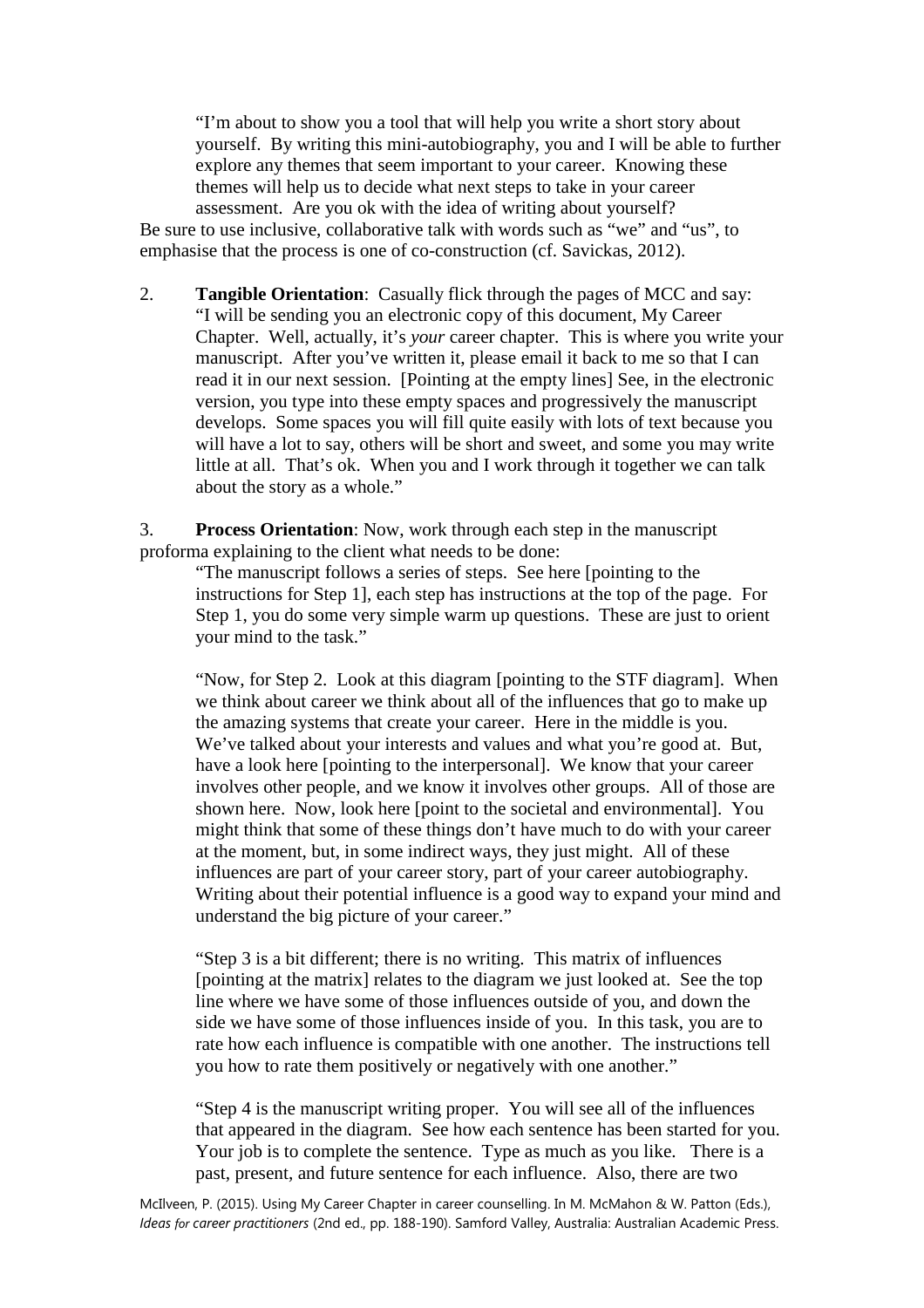sentences that require you to rate how you feel about an influence and how much impact it has on your career. [Point at the rating scale] You can either highlight the relevant rating or delete the irrelevant—up to you."

"Now, Step 5. This is where you read the manuscript aloud to yourself. It sounds strange, but try to imagine reading what you've written to a younger you, five years younger. Then, in the second part of this step, you imagine that you are actually the younger you. It is the task of the younger you to write back to the current you, saying all what you can imagine if you were to ever hear the story of you from the future."

"Finally, in Step 6, you carry on as before and complete the manuscript. After you've completed the manuscript, email it back to me."

"Also, you may want to record some reflections in Step 7 prior to our next meeting. Do you have any questions?"

Reassure your client that the manuscript is for his/her self-exploration. It is not meant to be a masterpiece of English literature.

4. **Interpretation**: When the client returns for the next session you can engage in a process of interpreting what has been written. This process involves reading the manuscript aloud to the client and highlighting text that you deem important and worth talking about after the reading process. There are different approaches to interpreting MCC [\(McIlveen, 2011;](#page-3-3) [McIlveen & du Preez, 2012\)](#page-3-4). It is important to remember that MCC is based in social constructionist thinking and an approach that takes the dialogue between the practitioner and client to be the grist of counselling. Therefore, co-constructively, together interpret the text of the manuscript, and also the talk that emanates between you when discussing the manuscript.

### **Background reading:**

MCC has been subject to research into its applicability for adults [\(McIlveen, Patton,](#page-3-5)  [& Hoare, 2008\)](#page-3-5), adolescents [\(McIlveen, Patton, & Hoare, 2007\)](#page-3-6), and as a tool for counsellors' reflective practice [\(McIlveen & Patton, 2010\)](#page-3-7). Other research has addressed approaches to its interpretation [\(McIlveen, 2011;](#page-3-3) McIlveen [& du Preez,](#page-3-4)  [2012\)](#page-3-4). MCC fits nicely with the model for career construction developed by Savickas [\(2012\)](#page-3-2).

#### **Author:**

Dr Peter McIlveen is an Associate Professor at the University of Southern Queensland, Australia. His interests are career counselling, career development learning, and sense of professional identity. Peter is an International Fellow of the National Institute for Career Education and Counselling (UK), a member of the Australian Psychological Society and College of Counselling Psychologists, and the Career Development Association of Australia.

#### References

<span id="page-2-0"></span>McIlveen, P. (2003). *Career Systems Interview*. Toowoomba, Australia.

McIlveen, P. (2015). Using My Career Chapter in career counselling. In M. McMahon & W. Patton (Eds.), *Ideas for career practitioners* (2nd ed., pp. 188-190). Samford Valley, Australia: Australian Academic Press.